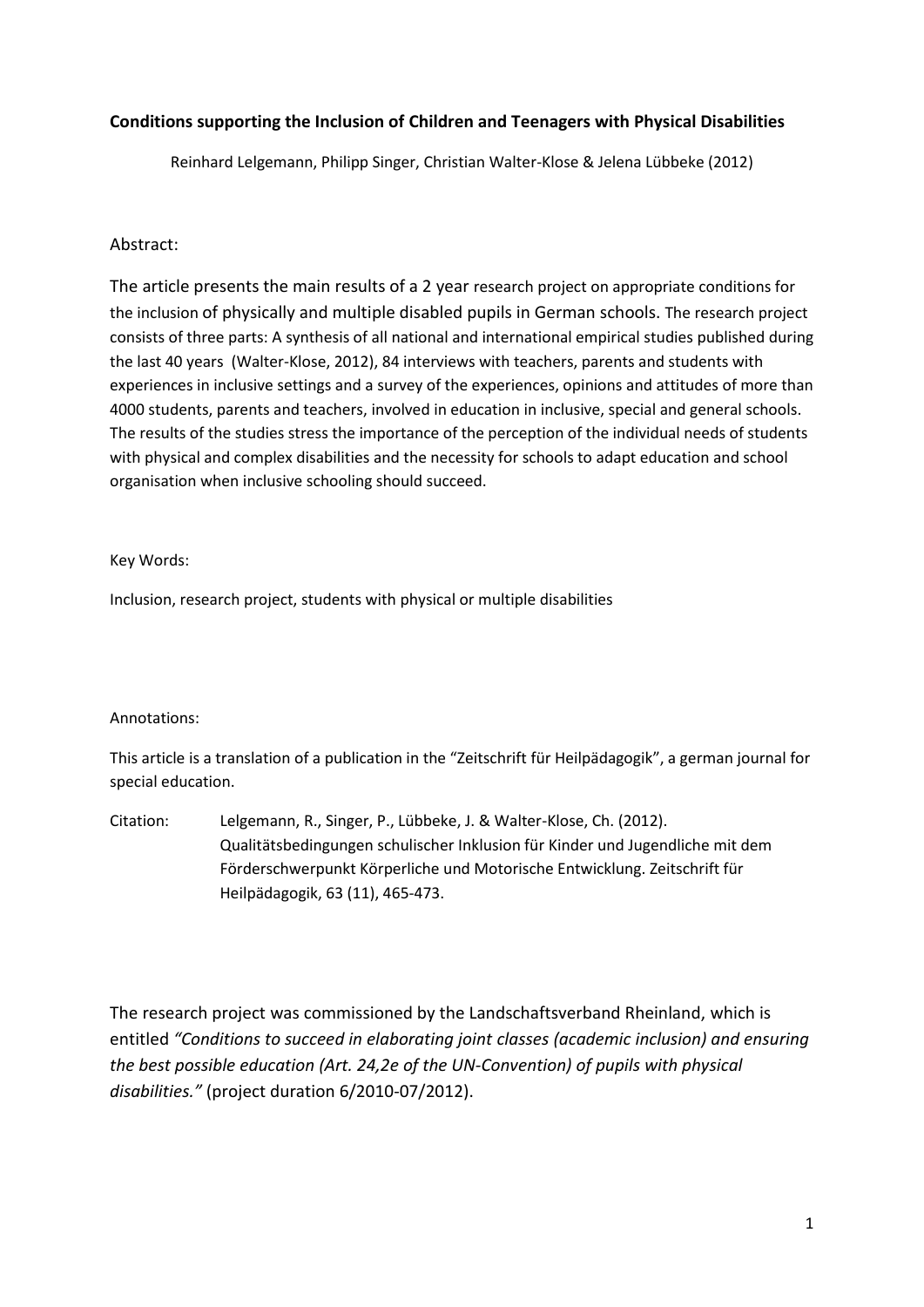Prof. Dr. Reinhard Lelgemann [lelgemann@uni-wuerzburg.de](mailto:lelgemann@uni-wuerzburg.de)

Dipl.- und Sonderpädagoge Philipp Singer [philipp.singer@uni-weurzburg.de](mailto:philipp.singer@uni-weurzburg.de)

Dr. Christian Walter-Klose (Dipl.-Psych.) [christian.walter-klose@uni-wuerzburg.de](mailto:christian.walter-klose@uni-wuerzburg.de)

Sonderpädagogin Jelena Lübbeke [jelena.luebbeke@uni-wuerzburg.de](mailto:jelena.luebbeke@uni-wuerzburg.de)

Universität Würzburg Lehrstuhl für Sonderpädagogik II Körperbehindertenpädagogik

University of Wuerzburg Department of Special Education

Wittelsbacherplatz 1 97074 Würzburg Germany

Wittelsbacherplatz 1 97074 Würzburg Germany

http://www.sonderpaedagogik-k.uni-wuerzburg.de/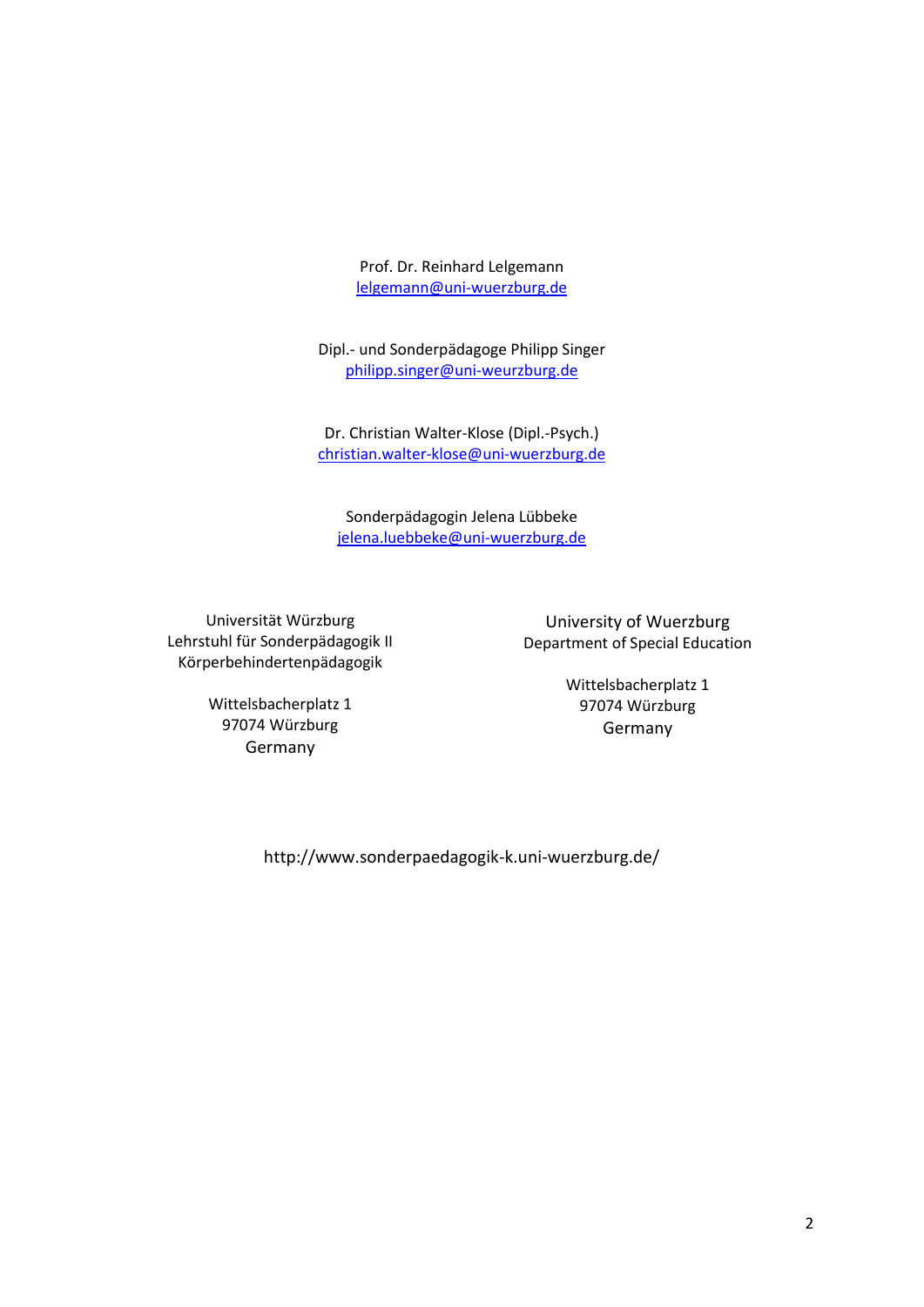The discussion about inclusion in mainstream schooling of people with disabilities in Germany is based mainly on empirical studies referring to students with learning disabilities. National investigations of integrated pupils with physical or multiple disabilities are seldom. The reported research project closes this gap. It consists of three parts: A synthesis of all national and international empirical studies, published during the last 40 years (Walter-Klose 2012), 84 interviews with teachers, parents and students with experiences in inclusive settings and a survey of the experiences, opinions and attitudes of more than 4000 pupils, parents and teachers, involved in education in inclusive, special and general schools are elements of the research project. The results of the studies stress the importance of the perception of individual needs of students with physical and complex disabilities and the necessity for schools to adapt education and school organisation when inclusive schooling should succeed.

Since March 2009, Article 24 of the UN-Convention on the rights of people with disabilities in the Federal Republic of Germany has been enforced, to secure the rights for a best possible inclusive learning situation for all children and teenagers with disabilities and to demand appropriate measures to be taken. However, there are only few secured scientific findings on pupils with physical and motor disabilities (LELGEMANN 2010). For this BERGEEST, BOENISCH and DAUT (2011, 231f.) speak of a research and orientation deficiency in this area.

# **1. Question of Research**

To close this research gap and determine the conditions which ensure the best possible situation for pupils with physical or multiple disabilities in school, a research project was commissioned by the Landschaftsverband Rheinland (LVR). Additionally, recommendations were to be developed on how the LVR, as a operator of special schools, can support inclusion.

# **2. Research Approach and Methodology**

To answer this question, three scientific methods were combined. With the help of a comprehensive *analysis of literature,* national and international databases of education and psychology relevant to the question were systematically searched for studies carried out in the last 40 years on mainstreaming with children and teenagers with physical disabilities. These results were carried out by WALTER-KLOSE (2012) and published separately.

Based on this analysis of literature and existing specialized and experienced knowledge, each of these empirical papers was conceived. With help of a *qualitative interview study* the experiences of pupils with physical disabilities, their parents and teachers in integrative/inclusive classes were collected. Following the concept of *theoretical sampling* (HUSSY, SCHREIER & ECHTERHOFF 2010), pupils with disabilities were to be chosen from those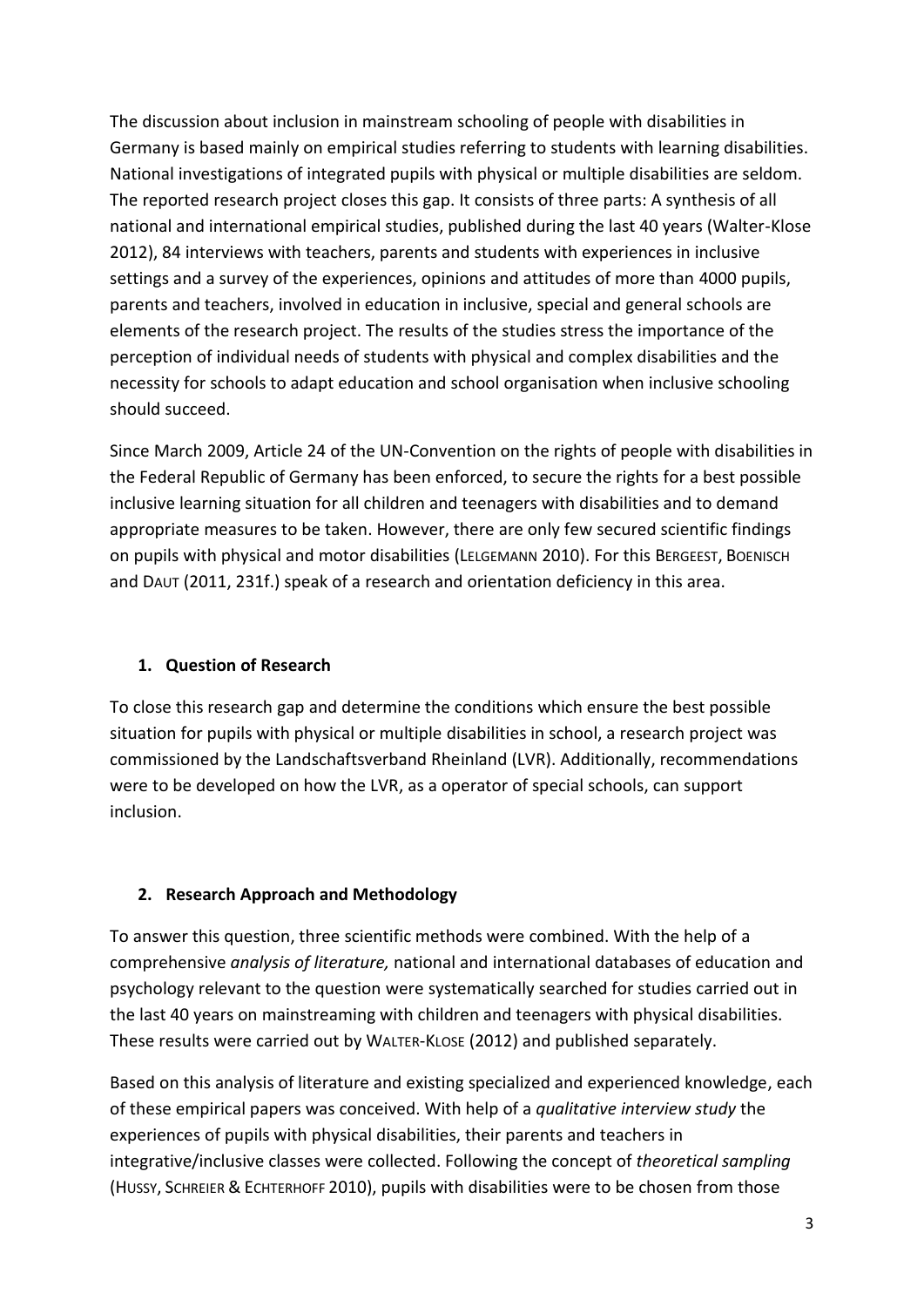who are currently involved in joint classes, and children and teenagers who changed from joint lessons in regular schools over into special schools. The questioning of both random sample groups seemed especially promising with regard to determining conditions for successful joint learning. The interviews were held between October 2010 and February 2011 in special and integrative/inclusive schools mainly in the Rhineland area and were analysed with the help of grounded theory (Glaser & Strauss 1967). Following these surveys in the summer of 2011, a *quantitative questionnaire survey* was conducted, in which over 4000 pupils, parents and teachers participated. Using this survey, the findings of the qualitative survey were to be checked and verified in detail. In addition to this, through the participation of 19 schools of all types, the different perspectives of parents and teachers who so far knew only little or nothing on the topic of academic inclusion were gathered. For the first time in such a study, pupils with physical disabilities were questioned directly.

#### **3. The Studies Spot Check Distribution**

#### *Qualitative Study*

84 people took part in the qualitative study, including pupils with physical disabilities as well as their parents, teachers and head teachers at special schools and integrative/inclusive schools. In selecting the pupils, special attention was paid to ensure that both male and female pupils, pupils with an immigration background and pupils from different social backgrounds were included in the questioning.

#### *Quantitative Study*

The random sample distribution and the quantitative studies return rate is visualized in Table 1. The group of pupils questioned from special schools were children and teenagers attending school year 8 or higher, who were able to answer the questionnaire by themselves or with assistance. At integrative/inclusive schools, a joint learning class from every year was chosen together with a parallel class from the same year without joint learning classes. Out of the 604 pupils attending integrative/inclusive schools, 8.7% had a physical disability or a chronic illness. 4.4% of the pupils attending integrative/inclusive schools stated that they had a different disability than being physically disabled.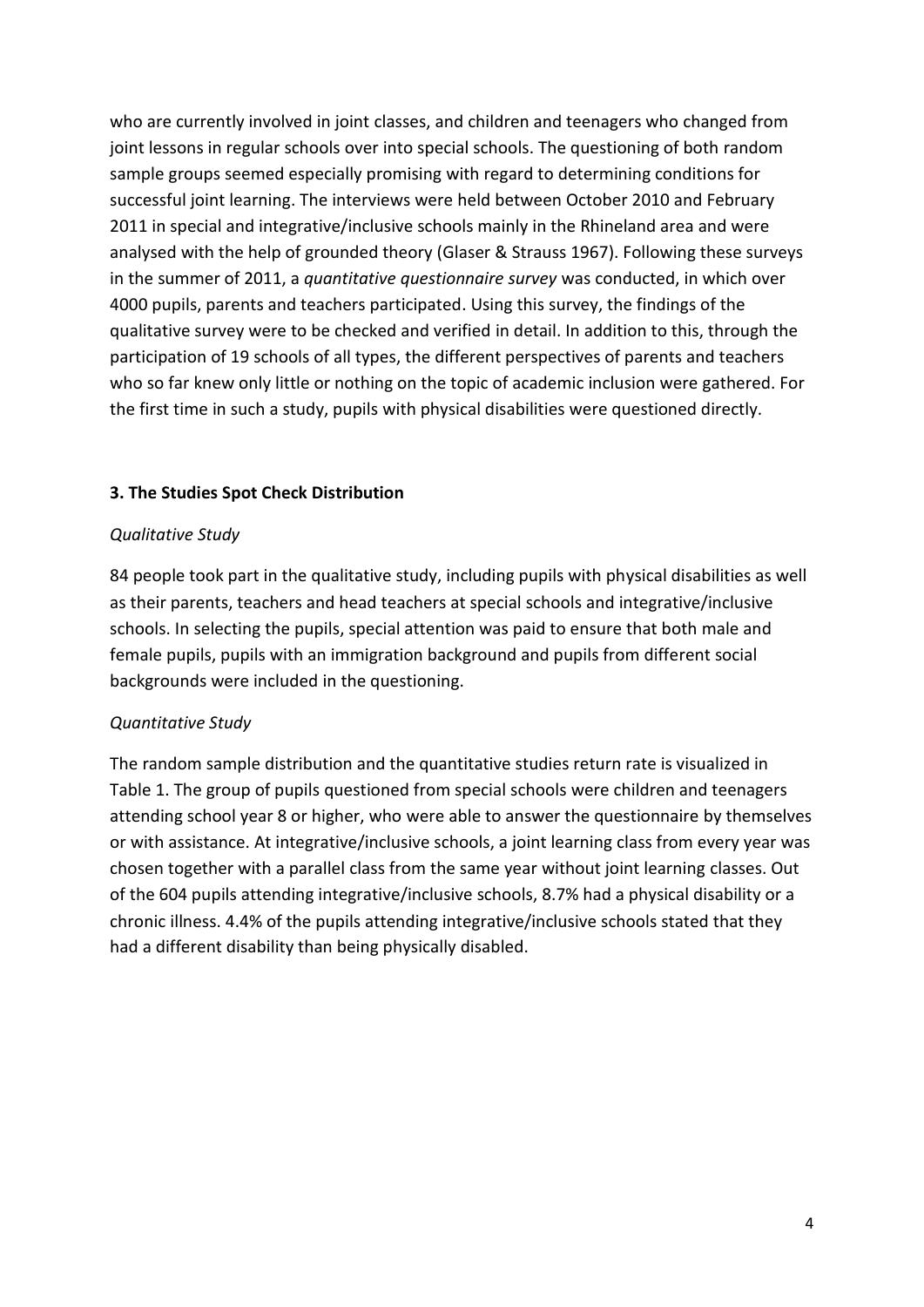# **Table 1: Number of questioned Parents, Pupils, Teachers and Employees and the response rate of the questionnaires in parentheses**

|                 | <b>Special</b><br><b>Schools for</b><br><b>Physically</b><br><b>Disabled</b><br>Children | Int./ Incl.<br><b>Schools</b> | General<br><b>Schools</b> | <b>Total</b> |
|-----------------|------------------------------------------------------------------------------------------|-------------------------------|---------------------------|--------------|
| Parents         | 704 (50 %)                                                                               | 584 (56 %)                    | 778 (42 %)                | 2066 (49 %)  |
| Pupils          | $388^{1}$                                                                                | 604 (95 %)                    |                           | 992          |
| <b>Teachers</b> | 328 (70 %)                                                                               | 133 (47 %)                    | 370 (43 %)                | 831 (53 %)   |
| Employees       | 122 (67 %)                                                                               |                               |                           | 122 (67 %)   |
| Total           | 1542 (62 %)                                                                              | 1321 (67 %)                   | 1148 (43 %)               | 4011 (57 %)  |

The general schools were selected by the special schools. The special schools were asked to name all types of schools locally, with whom cooperation had already taken place or was thought to be possible in the future. Alongside eight of the LVR's regional special schools for physically disabled children and three integrative/inclusive schools, 19 general schools of all kinds took part in these standardized studies (9 primary schools and 10 secondary<sup>2</sup> schools of different types). When interpreting the quantitative study's findings, special attention is to be paid towards the fact that the children and teenagers attending a special school for physically disabled children required more support and therapy than the children and teenagers attending integrative/inclusive schools.

#### **4. Results**

**.** 

# **4.1 Findings of the Literature Analysis**

Within the scope of the literature analysis, WALTER-KLOSE (2012) found 81 studies from 13 countries in which joint learning of children and teenagers with physical disabilities was examined. The studies were evaluated from a qualitative related perspective and the findings combined, so that concluding recommendations for school progress could be derived.

The results of this synthesis clearly illustrate that joint classes with children and teenagers with physical disabilities are possible and welcomed by many pupils, parents and teachers.

 $1$  The responder rates for the pupils in special schools can only be estimated because teachers were asked to administer the questionnaires to pupils being able to fill them out. So it was impossible for the investigators to calculate an exact responder quote. It was at least 62%.

 $^{2}$  Here: pupils of various types of secondary schools: secondary modern, grammar and comprehensive schools.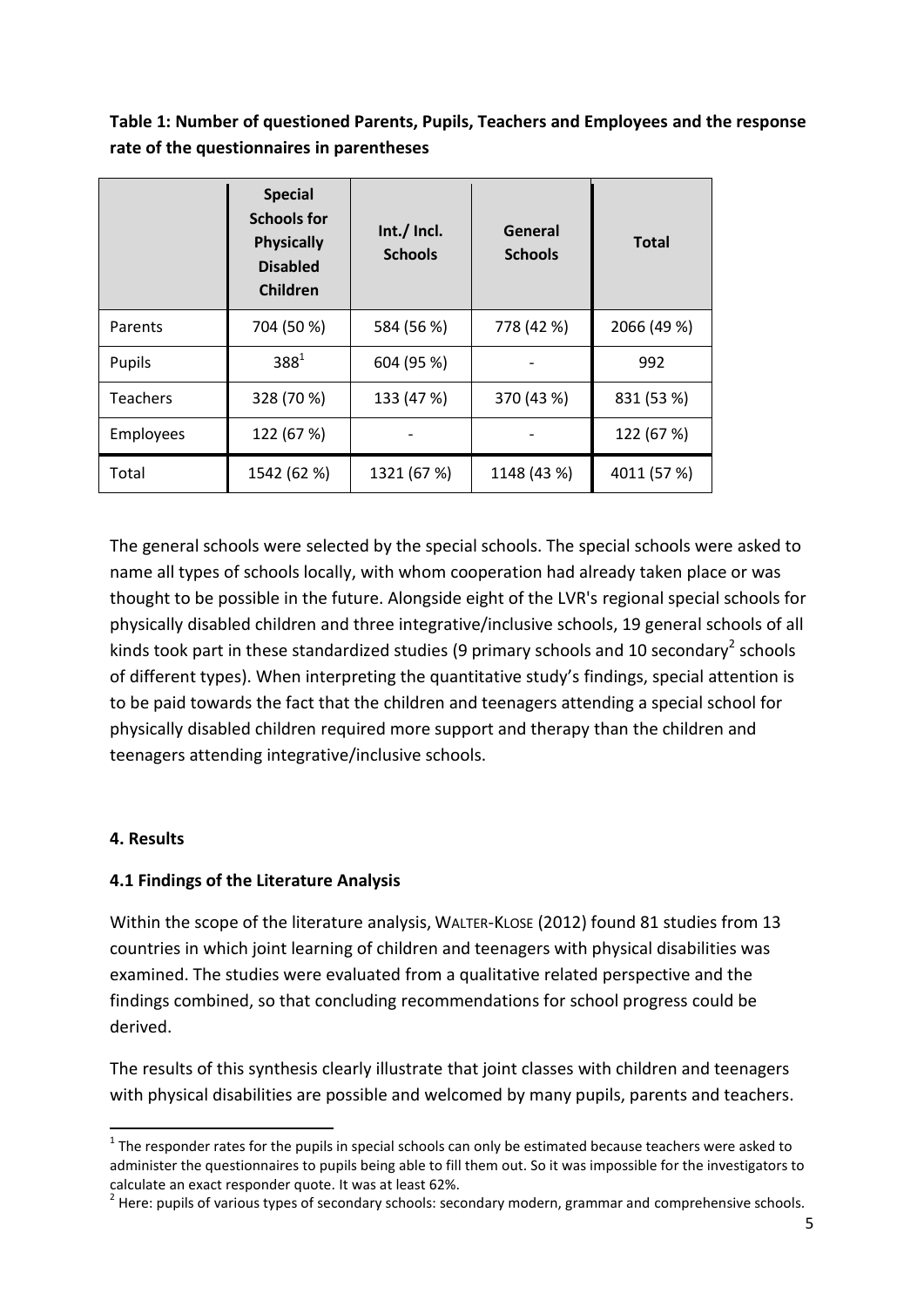Pupils with physical disabilities (and no additional learning disability) develop better on average in joint classes, than similarly talented pupils in special schools. Simultaneously there is a great risk of children not being able to develop their full potential in joint classes, as learning standards have not been adequately adapted to the pupils' abilities and additional problems (e.g. social exclusion) have to be coped with. In particular, neglecting social and health related requirements can often lead to problems. On the school's part, a great number of adaptations within the schools general administration and organisation in classes are necessary, for example the use of adjusted teaching and learning aids, the cooperation with therapists or employment of school paraprofessionals.

# **4.2 Summary Description of the Study Results**

Within the scope of the interviews and the survey, the level of satisfaction with their school and class situation was questioned and characteristics which affect the success of joint learning. The willingness of all participants to take part in joint learning was also raised. The results are summarized in the following and are completed by findings from the literature analysis.

## **4.2.1 Satisfaction at School and Willingness to Change**

The willingness to select an integrative/inclusive school or to change from a special school to a general school for pupils with physical and multiple disabilities has until now not been evaluated - even though a positive attitude towards joint learning is expected (KLEMM & PREUSS-LAUSITZ 2008).

The findings of this study show high parental satisfaction in their current school situation. Both 92.7% of parents with children and teenagers in integrative/inclusive schools and 81.7% of parents with children and teenagers in special schools would enrol their children at same schools again. Only 5.6% of the parents at special schools and 2.6% of the parents with disabled children at integrative/inclusive schools would not do the same again. All other parents were undecided.

At the same time, 37% of both the parents at special schools and the questioned pupils showed a great interest in joint classes with non-handicapped schoolmates (picture 1).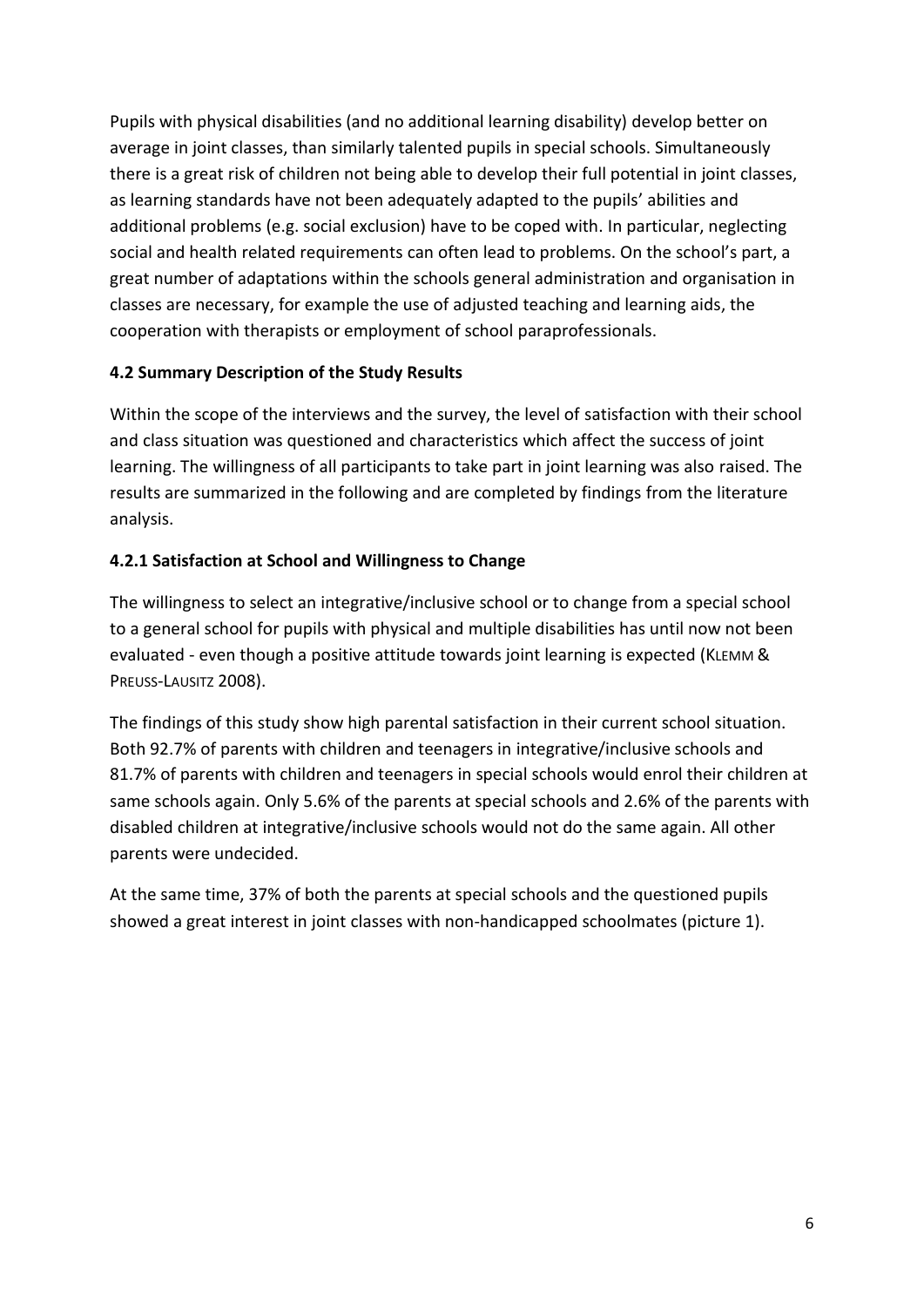

**Picture 1: The Parents' and Pupils' Answers, in percentages, to the Question: Would you like to learn together with non-handicapped pupils (Appropriate Formulation for Parents)?**

These answers show that more than a third of those questioned in special schools wish for more social participation at general schools, however the required conditions are not yet taken as given. This result shows that the development of inclusive learning and living conditions has to be a serious mission, also for special schools for the physically disabled. At the same time the brief results shown here prove that one cannot speak of a general dissatisfaction with what is offered by special schools for the physically disabled.

# **4.2.2 Factors influencing the Inclusion from the Pupils' and their Parents' point of view**

The qualitative and quantitative studies concluded that the parents, the pupils' personality and his or her current aid requirements all have great influence on the success of the integration/inclusion.

# *Great Personal Commitment and Extensive Knowledge Required by Parents*

Parents of children with disabilities often talk of a *"hard time"* and of a high personal, financial and time-consuming effort to ensure joint learning for their child. They had hurdles to overcome with officials, schools and authorities and some parents even chose the judicial path to avoid the "recommended" attending of a special school for physically disabled children and enable the child to attend an inclusive school.

The search for an appropriate school is often time-consuming and lengthy.

The answer to the question as to who advised the parents in their choice of school, underpins the theory taken from the interviews, that parents themselves have to be highly active in order to find a place in joint classes for their children: Picture 2 clearly shows, that the advice given to the parents of children with disabilities selecting a school with joint lessons was mostly received through friends or through their own thorough investigations. Doctors, psychologists and educational staff played a comparatively small role. The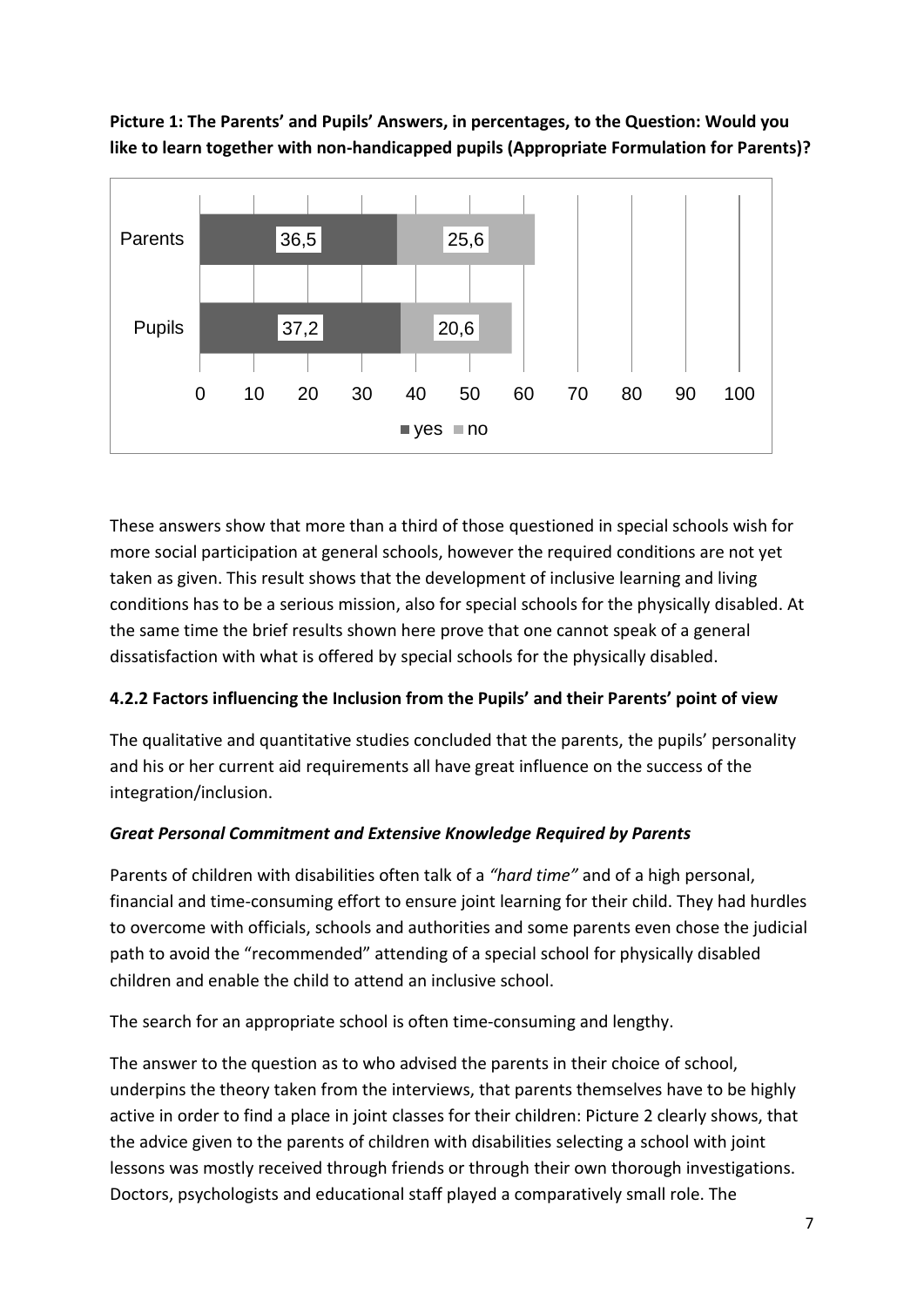percentage of professional advice was considerably higher for parents of pupils attending a special school, probably because there the children and teenagers had a higher aid requirement.





The examples from the qualitative interviews also prove the high commitment of many parents, when trying to uphold the inclusive schools situation. In conclusion long journeys between homes and schools have to be coped with. Parents reported on their own supporting measures during school time and lessons and are also actively involved in school life – a finding also clearly seen in the literature analysis. The results clearly indicate that successful academic integration/inclusion (still) often requires time and financial resources together with certain social cultural means on the part of the parents.

#### *Behaviour and Aid Requirements as a Further Influence*

The results also indicate that the success of academic integration/inclusion still seems to be connected to the pupils' behaviour and aid requirement. Parents and teachers describe the behaviour of most of the pupils who changed from a general school to a special school for physically disabled children ("changers"), either as quiet, shy and secluded or as severely maladjusted. Most of these "changers" had also required differentiated instruction at their previous schools, which wasn't available. On the other hand, children in successful integrative/inclusive situations were described as self-confident and they described themselves as assertive and could be taught equally without the adaptation of learning goals when in secondary school. Furthermore the comparison of the two groups of pupils revealed a significantly higher aid requirement coming from the "changers" in the practicalities of life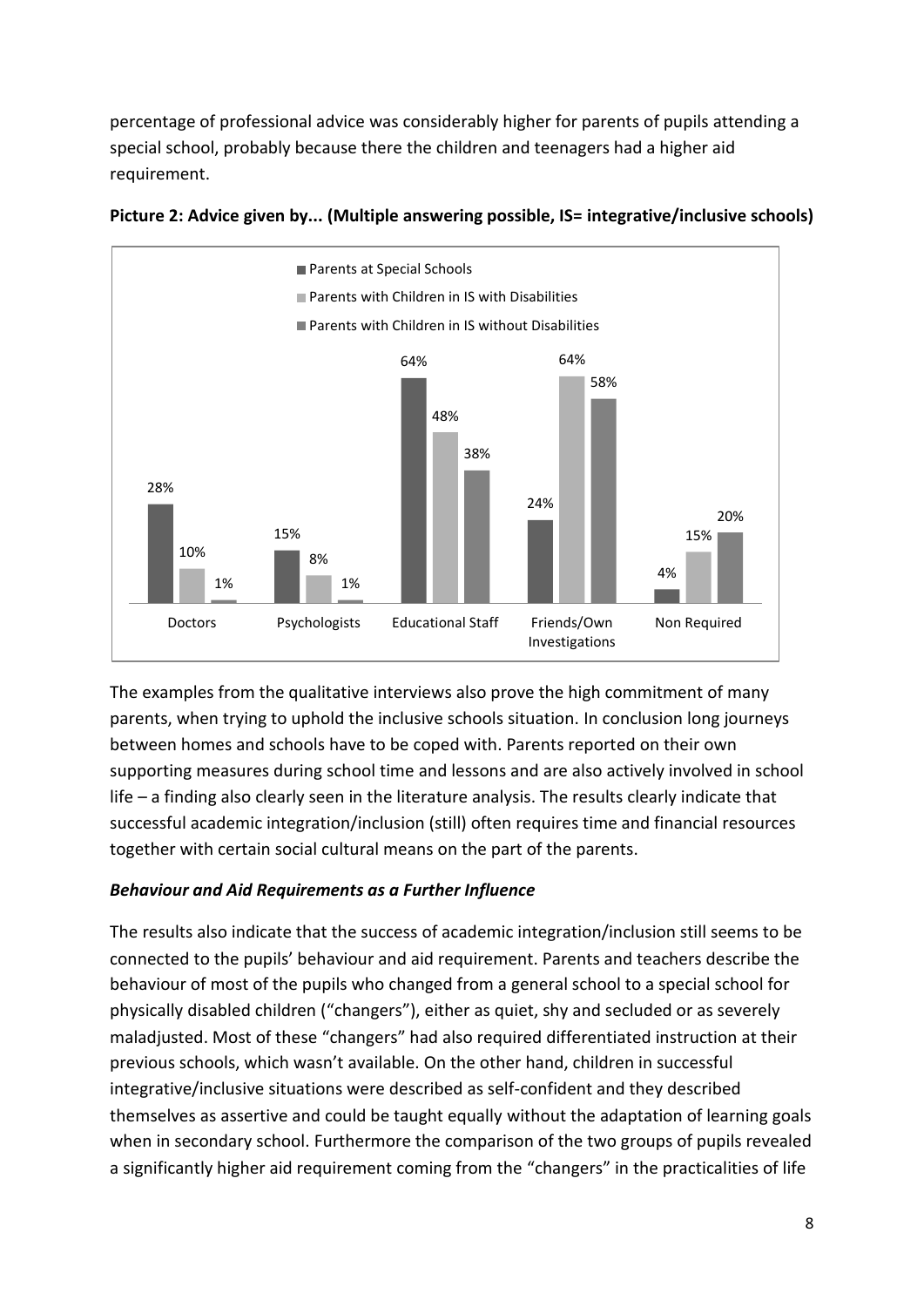and during lessons. If a pupil requires a high level of care, it currently reduces his or her chances to attend joint classes.

The analysis of the sample of pupils reveals, that none of the "changers" or the pupils at integrative/inclusive schools had a high requirement of therapy. This strongly indicates that pupils with higher requirements can rarely find access to inclusive learning. This is also stressed by the integrative/inclusive schools' teachers, who can't see pupils with heightened requirements being admitted in view of missing spatial requirements and corresponding offers.

The results show the importance of adaptive structures of inclusive schools to meet pupils challenging behaviour, their heightened supporting needs, therapy and caring requirement. For this an inclusive school requires structures and practices to be developed, which don't make the success of an integrative/inclusive learning dependent on the previously mentioned and still relevant influencing variables.

## **4.3 Reasons for Changing Schools**

The investigation revealed that a change from a general school to a school for physically disabled children always took place when pressure was too high regarding the social situation in class or the learning demands. This pressure leads to emotional strain. In particular cases pupils and their parents reported exclusion through teachers, for example because of lack of adaptation to lessons, or of problems in participation in extracurricular activities such as class trips or excursions. Many pupils also described teasing by classmates, which extended to bullying. In this context pupils criticised their exposed position, for example the fact being the only handicapped pupil at the school. Occasionally this was itself a cause of teasing and many parents claimed that schools did not have a sensible, positive attitude towards handicapped pupils. Noticeably, those pupils who were said to be either secluded or maladjusted described these incriminating social situations more often. The pupils in successful integrative/inclusive school situations reported that it was important to be self-confident when social problems were perceived. Additionally all teaching staff at these schools were sensitive for socially integrative processes.

Reasons were also found in learning and performance areas, which negatively affected the pupils' personal-emotional situation, often adding to their social problems. The instruction was described as too fast and overall overtaxing. Differentiated adaptations to pupils' learning preconditions were often missing in methods, content and material. Furthermore pupils and their parents reported on the handling of disadvantage compensation, which led to the pupils' class mates perceiving them to be favoured, leading to jealous reactions. Out of ignorance, teachers often did not allow any disadvantage compensation at all. Likewise handicapped pupils were denied necessary recovery periods or the chance to go to the toilet during lessons or a lack of empathy when pupils had long absences caused by necessary operations or illnesses.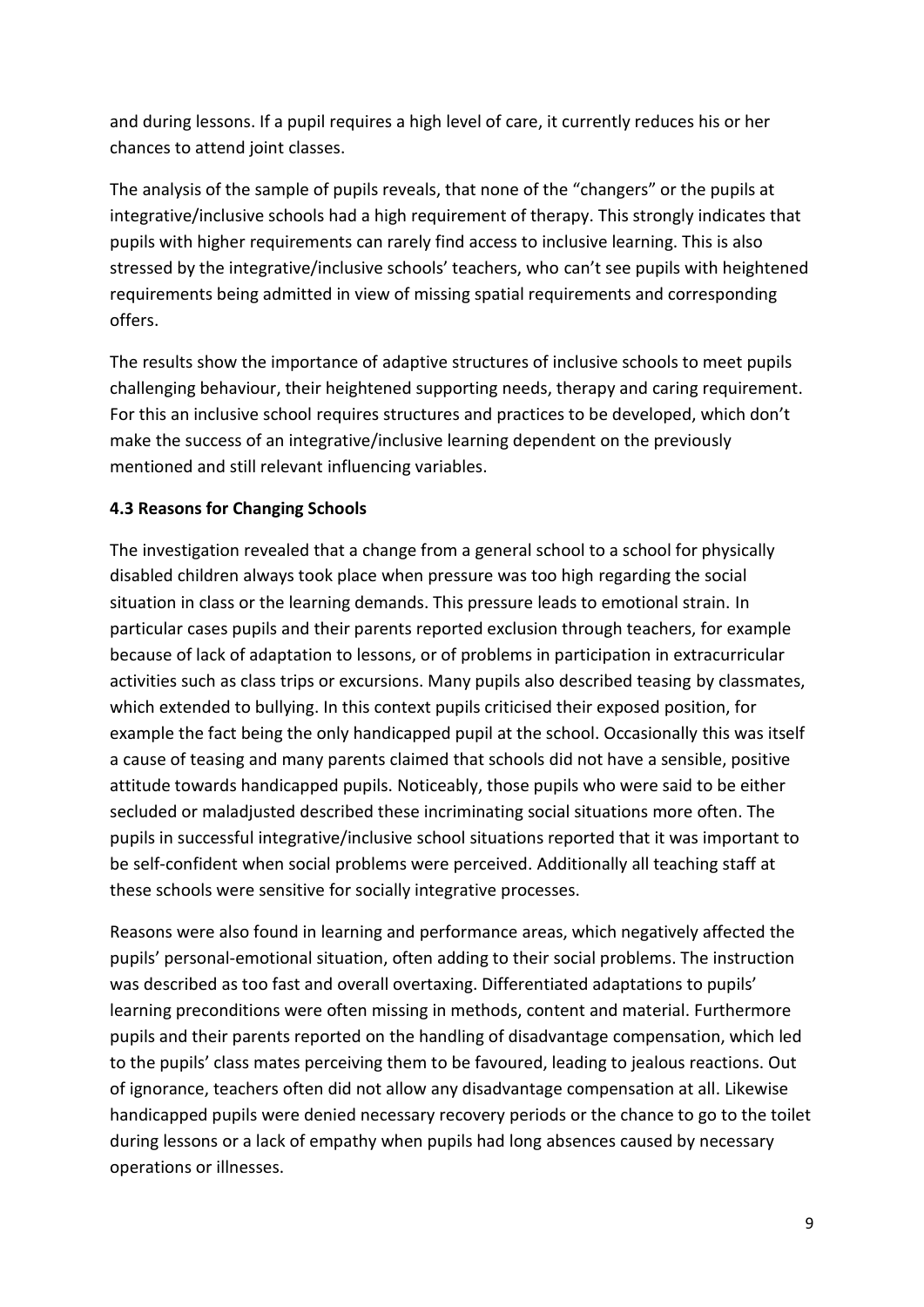Many pupils and their parents would have found smaller learning groups for more individual consideration helpful. In addition, the absence of a second teacher in classes and an expert contact partner for all handicap relevant questions would have been a necessary support factor, according to parents. Furthermore parents described insufficient cooperation and information management with their previous schools.

Many parents described the dropping out of their integrative school situation as being ''swept out'' (quote from a parent) and were left completely alone in the search for an alternative. This was especially a problem, when pupils changing from primary to secondary school because integrative secondary schools were missing.

This analysis of the reasons which led to a change of schools or successful inclusive teaching, is reflected in the following multiple-level-model of academic inclusion. From the teachers, pupils and parents questioned from integrative/inclusive schools, certain conditions are put into focus, the absence of which led to withdrawal from the integrative school situation. Furthermore through questioning all pupils, parents and teachers at special schools for the physically disabled, conditions for multiple disabled pupils in particular could be taken into account.

# **4.4 Conditions for Inclusive Education of Pupils with Physical Disabilities**

The following multiple-level-model shows the extended conditions for an inclusive educational offer for pupils with physical and multiple disabilities, determined through qualitative interview studies and proven through quantitative questionnaires. It has to be taken into account, that this is merely a systematised diagram. The individual levels' conditions are much more directly woven into each other and alternately entail each other.

# **Picture 3: Multiple-Level-Model of conditions for inclusive schools for pupils with physical disabilities**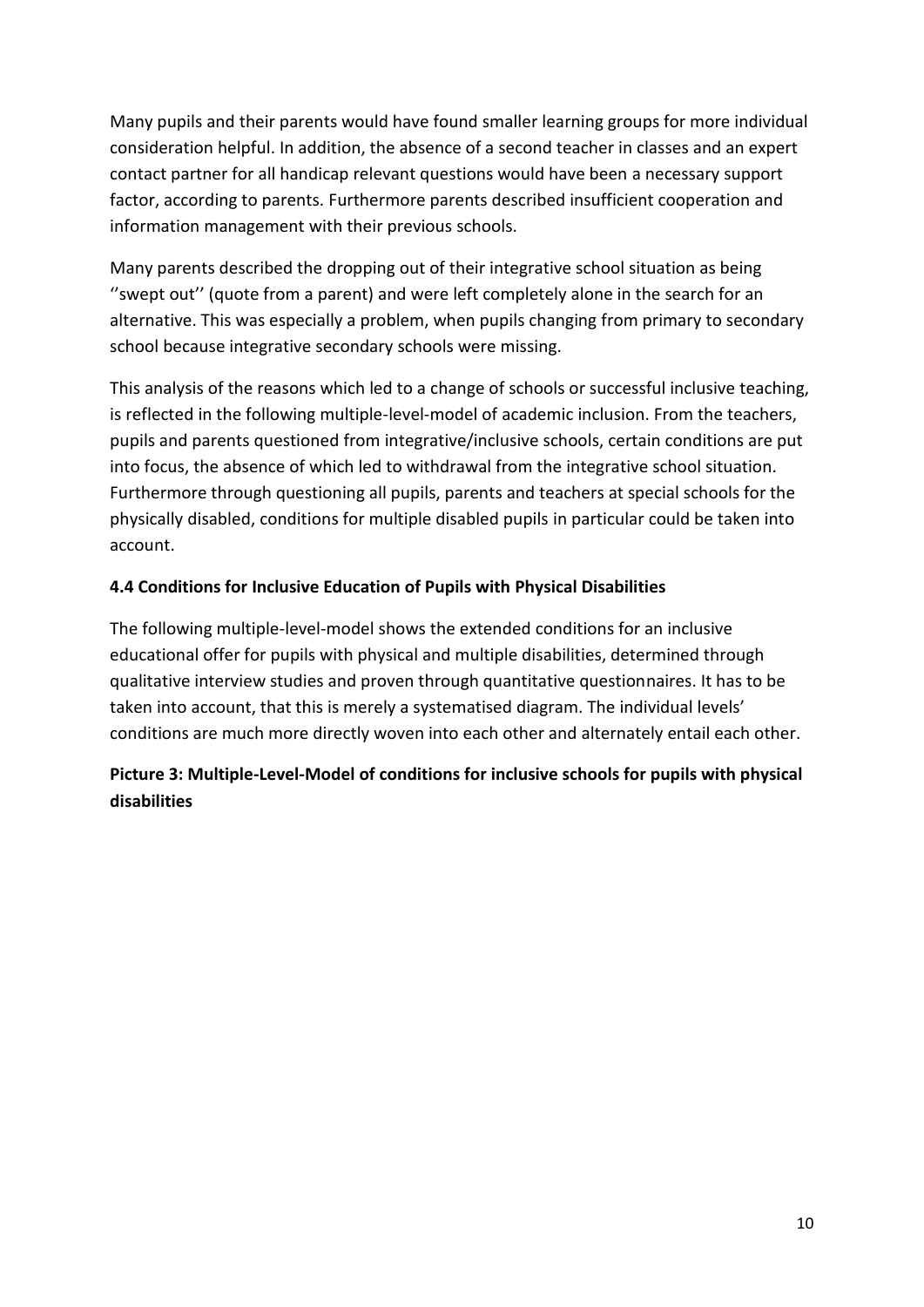| <b>Extracurricular Level</b>                         | •Counselling<br>• Educational and School Political<br>Aspects<br>•Sociopolitical Discussions                                                 |
|------------------------------------------------------|----------------------------------------------------------------------------------------------------------------------------------------------|
| School Structural and<br><b>Organisational Level</b> | •Structure of Offers<br>•Staff, Rooms, architectural<br><b>Conditions and Equipment</b><br>•Social-Communicative Processes<br>and Structures |
| <b>Instruction Related Level</b>                     | •Inclusive Class Design<br>• Staff Requirements<br>•Class Size                                                                               |
| Level of Attitude                                    | •Inclusion and Heterogeneity<br>• Handling of Disabilities<br>• Attitude towards Classes                                                     |
|                                                      |                                                                                                                                              |

# *Attitude as a Basis for Inclusive Education*

A positive attitude towards pupils' inclusion and heterogeneity seems necessary and essential to an adequate consideration of pupils' personality and their handicap and also to creating a positive social climate: *'With regard to the development of this school, which has always been a school which attached importance to the highest possible heterogeneity, and holds this in great esteem, doesn't see this as a problem but more as a chance' (Head of an integrative/inclusive school).*

To support a positive attitude towards inclusive schools, the following two elements based on the qualitative interviews can be perceived as helpful:

- A wide consent of all participants in a school towards an inclusive school development, instead of ordering academic inclusion.
- The inclusion of all participants, also the non educational staff, in the process of school development and school management with the chance to consider insecurities and worries from the beginning.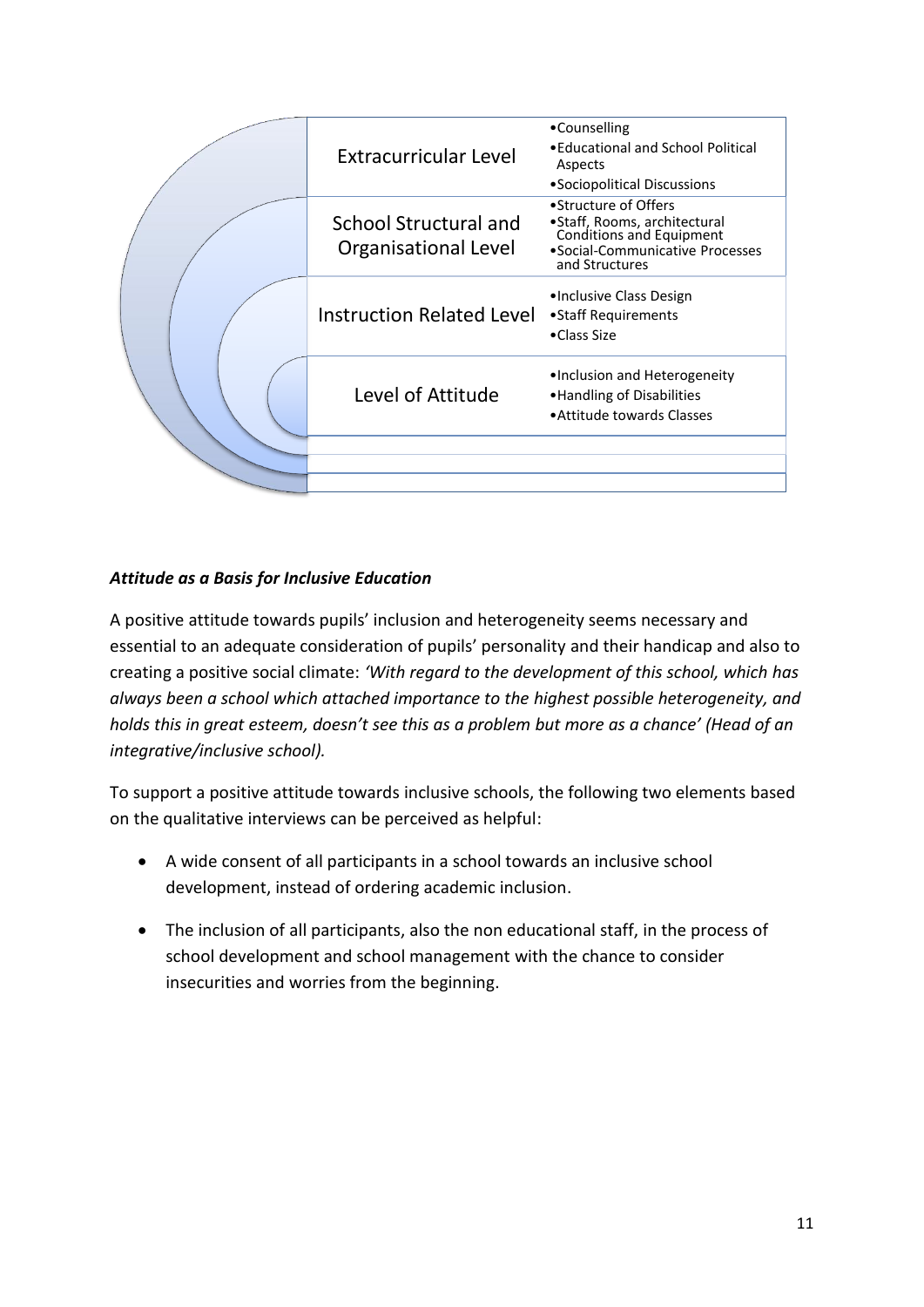With regard to the creation of helpful processes of social interaction, the following elements were found to be very important:

- In terms of 'social learning' the pupils treatment of each other is to be organized deliberately and, when necessary, initiated.
- Particular offers by the questioned integrative/inclusive schools were anti-bullyingtraining, class councils and increased cooperation with parents.
- A conscious attitude of all teachers, 'seeing' where there is teasing or insulting and directly addressing the pupils involved.
- An open and 'relaxed' dealing with pupils' multiple disabilities or chronic illnesses, instead of *'making a secret'* out of their disability.

Further aspects that concern the treatment of pupils with disabilities, and therefore the teachers' attitudes, are:

- A transparent handling of disadvantage compensation, to avoid jealousy and distrust which can evolve from unclear situations.
- The sensitive search and development of a creative approach to resolving problems with the pupils involved.
- Multiple admissions of pupils with disabilities, hereby avoiding stigmatisation and securing a chance for communication between affected pupils on specific topics in a peer group environment.
- The sensitive perception and consideration of physical needs and premises (resting periods; heightened absence periods; classroom activity; special topics).

The necessity of a changing attitude towards lessons (acceptance of heterogeneity, differentiated methods for learning and teamwork) was repeatedly emphasized: *'I think that's the greatest problem, the teachers' attitudes and their own experiences. If in your mind you believe, that you're most successful in your class when you have a homogeneous group, then you can forget inclusion.'* (Head of an integrative/inclusive school).

The importance of a positive attitude towards inclusion was verified by the quantitative study. Pupils themselves, both from special and integrative/inclusive schools, quoted *'good contacts to classmates'* and respectful treatment of each other as most important to successful academic inclusion.

The question of attitude, however, is not only a question of willingness as many of those questioned made clear. Precise conditions are required, that need to be beneficial to all participants. The more adverse the attitudes or the greater the fears and insecurities of all involved parties are, the more it requires the existence or the development of more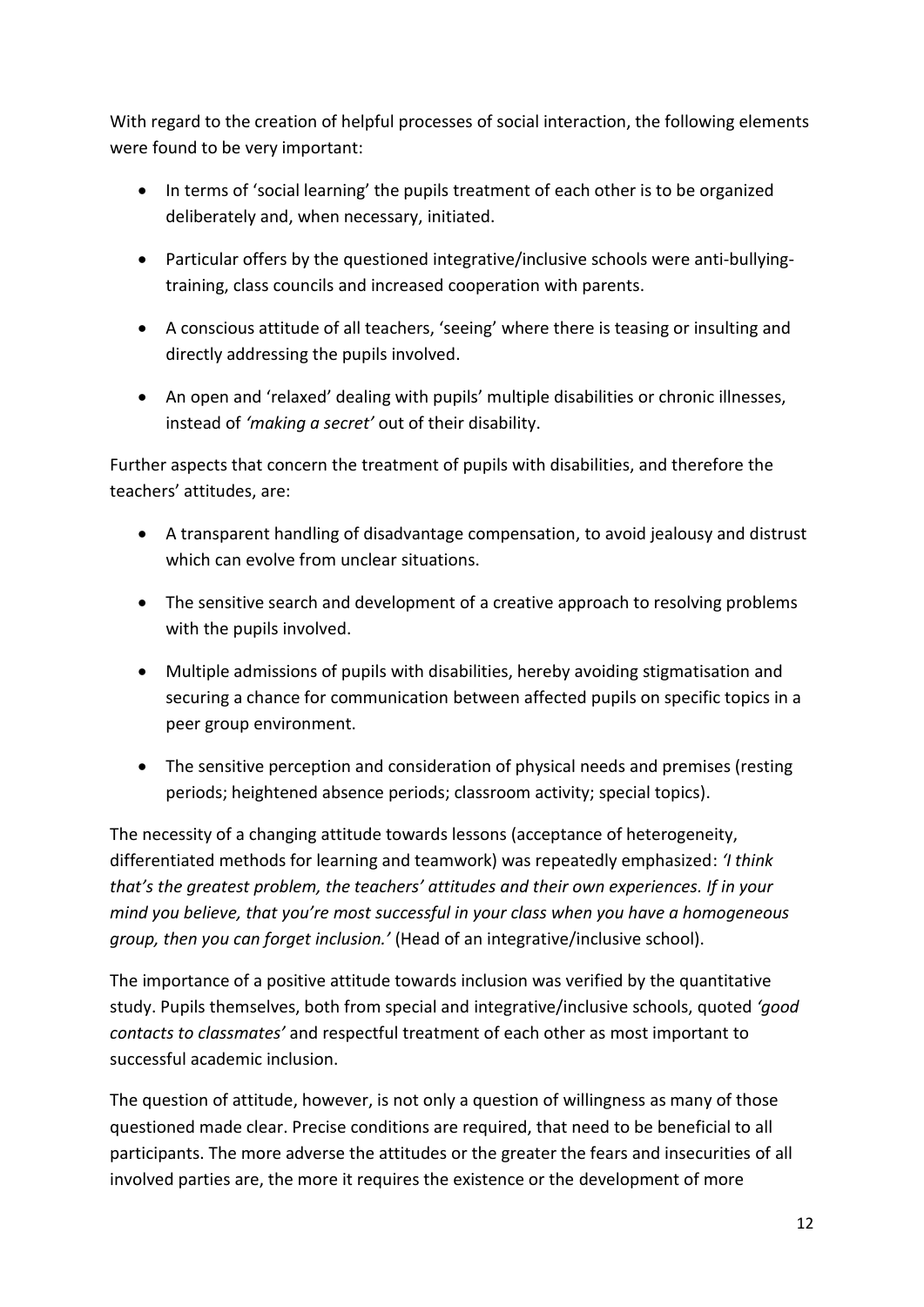favourable conditions in the admitting schools – not only for pupils but especially for the teachers. In the words of a head teacher, it is important to grasp that inclusion *'[is] an advantage for all. And to me that is the headline for inclusion: It's an advantage for all.'* (Head of an integrative/inclusive school).

Whether or not this can be achieved is therefore a question of educational-political resources. For this reason the following illustration focuses initially on conditions which an inclusive class urgently requires, for pupils with and without physical or multiple disabilities. Thereafter further conditions for academic inclusion of these pupils are given on schoolstructural, organisational and extracurricular levels.

## *Conditions for Inclusive Classes*

All of those questioned agreed that a change in the style of teaching is required, if a pupil with physical or multiple disabilities attends school: *'learning in heterogeneous groups has to be possible'* (Head of a special school).

The more complex the disability, the more an inclusive lesson must entail the principles of (inner) differentiation in content and methods, respect individualisation and structuring and just as specifically deal with topics relevant to pupils with physical disabilities.

However, until now most classes, especially at secondary schools are not differentiated in goals of learning. This leads to the fact that attending integrative schools does not come into question for many pupils, as they require differentiated targeted instruction.

Such an (inclusive) class mostly requires particular conditions in personnel areas:

- Almost all participating integrative/inclusive schools show that they consistently have **two teachers per class** with one general schools teacher and one qualified remedial teacher. According to the questioned special schools, this pre-condition is, together with the aspect of attitude, one of the most important conditions to ensure academic inclusion. This requires cooperative teamwork among the teachers.
- According to integrative/inclusive schools, remedial teachers should be **clearly assigned** to a school and class and hold the **collective responsibility** for a whole class or all pupils. Assignment to individual pupils with disabilities is therefore rejected, as it can easily lead to stigmatising situations. Furthermore all pupils profit from a qualified remedial teacher.
- However, international studies show that for some students with disabilities **individual integration** can be a good form of mainstreaming, when organisational, architectural, personal, instructional structures and equipment are adjusted to meet the individual needs of the student in a good way (cf. WALTER-KLOSE 2012).
- In addition to enabling smaller learning groups, an essential **advantage** of having two teachers per class - one of them being a professionally trained remedial teacher - is the specific adaptation of classes to handicapped pupils' pre-conditions for learning. Through specific expertise it is possible to give qualified counselling to general school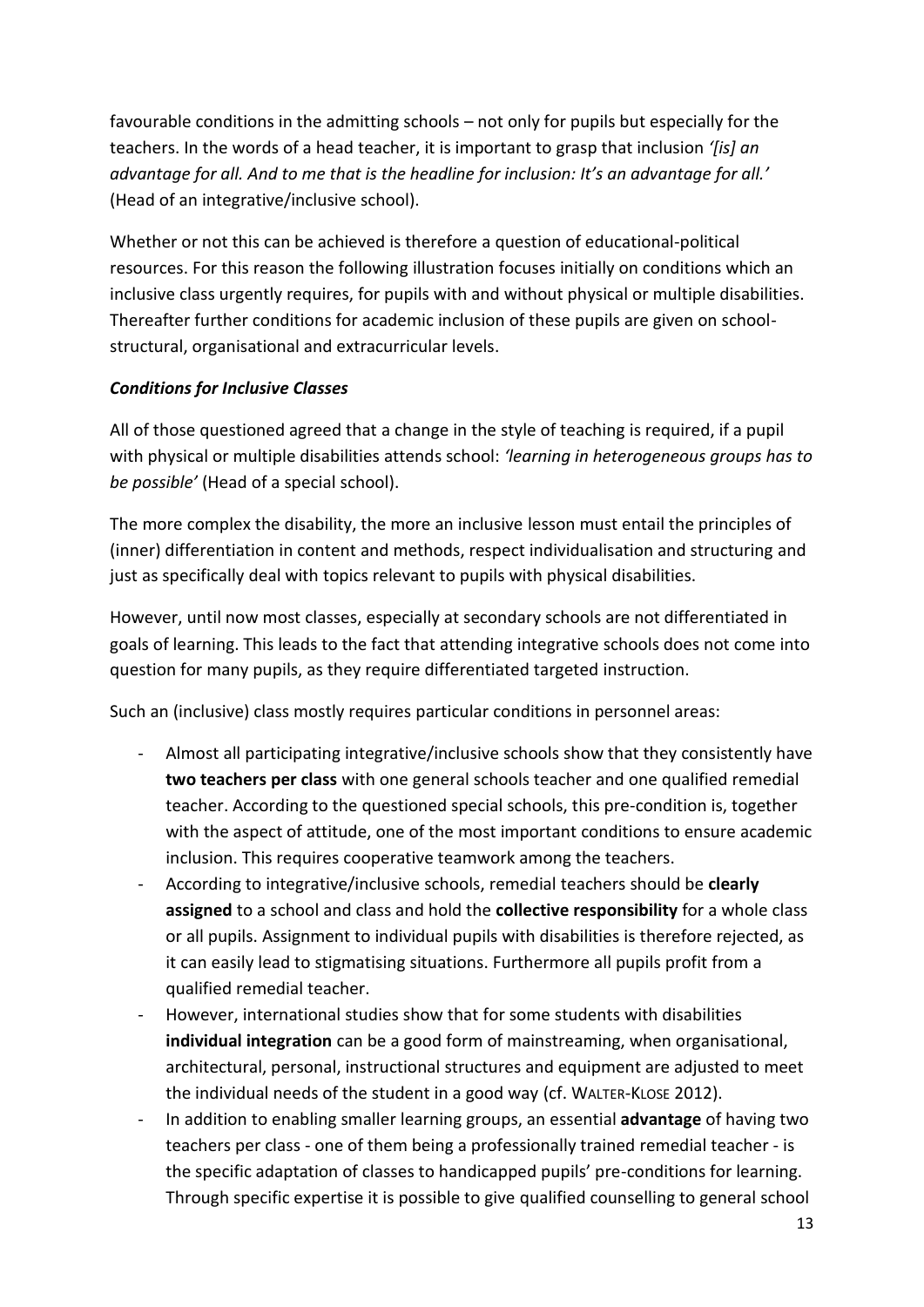teachers, parents and pupils. Apart from that, qualification of remedial teachers in inclusion provides for a responsible carrying out of specific duties (e.g. preparation of assessments, appropriate execution of intelligence tests, responsibility for all teaching aids). Not least of all, a certain number of permanently employed remedial teachers in schools heightens the awareness for handicapped pupils among the entire staff and improves the building of pupils' relations with one another. This important inclusive work could not be done by a teacher for special needs who has only a few hours per week at any one school. The assignment of class assistants and advanced training for general school teachers can help, but a permanent coverage of essential duties would be neither warranted nor maintainable (to the role of class assistants see also Walter-Klose 2012, 344ff.).

- In addition to these conditions for staff, the **formation of smaller learning groups** of maximum 24 pupils has to take place to ensure the success of inclusive classes.

## *Conditions for School Structure and Organisation*

#### *Offered structures*

All of those questioned agreed that inclusive education, which also includes pupils with multiple disabilities, has to offer **care** and **therapy** (physio-, occupational and speech therapy). In addition more than half of the questioned pupils at special schools clearly refuse offers of therapy in the afternoons after school for various reasons. Educational supervision, close fusions of therapies with classes and the specific expertise of therapists are seen as the main advantages to offering therapy directly within schools.

As a further necessary structural facility, full-time schools are often mentioned, which could serve as a relief to parents and also as a possibility for providing socially-integrative learning processes and be used for therapy sessions. A **social-educational** and **school-psychological facility**, with direct access is an essential instrument to support inclusive processes. In addition, in inclusive schools there should be **preparation for the choice of a future occupation,** taking the special situation of pupils with physical and multiple disabilities into account.

#### *External determining factors*

These structures require **appropriate staff** (therapists, nursing staff, social workers, school psychologists, educators) and existing **special accommodation conditions** (therapy/caring rooms, quiet/retreat rooms, rooms for the differentiation and allowance of disadvantage compensation, adapted sanitary rooms). A **barrier-free design** of the building and schools premises is seen as a vital condition, so pupils with physical disabilities can attend school (ramps, door openers, sufficient space, functioning lifts). Also certain **technical aids and equipments** are seen as necessary, when pupils with physical disabilities attend school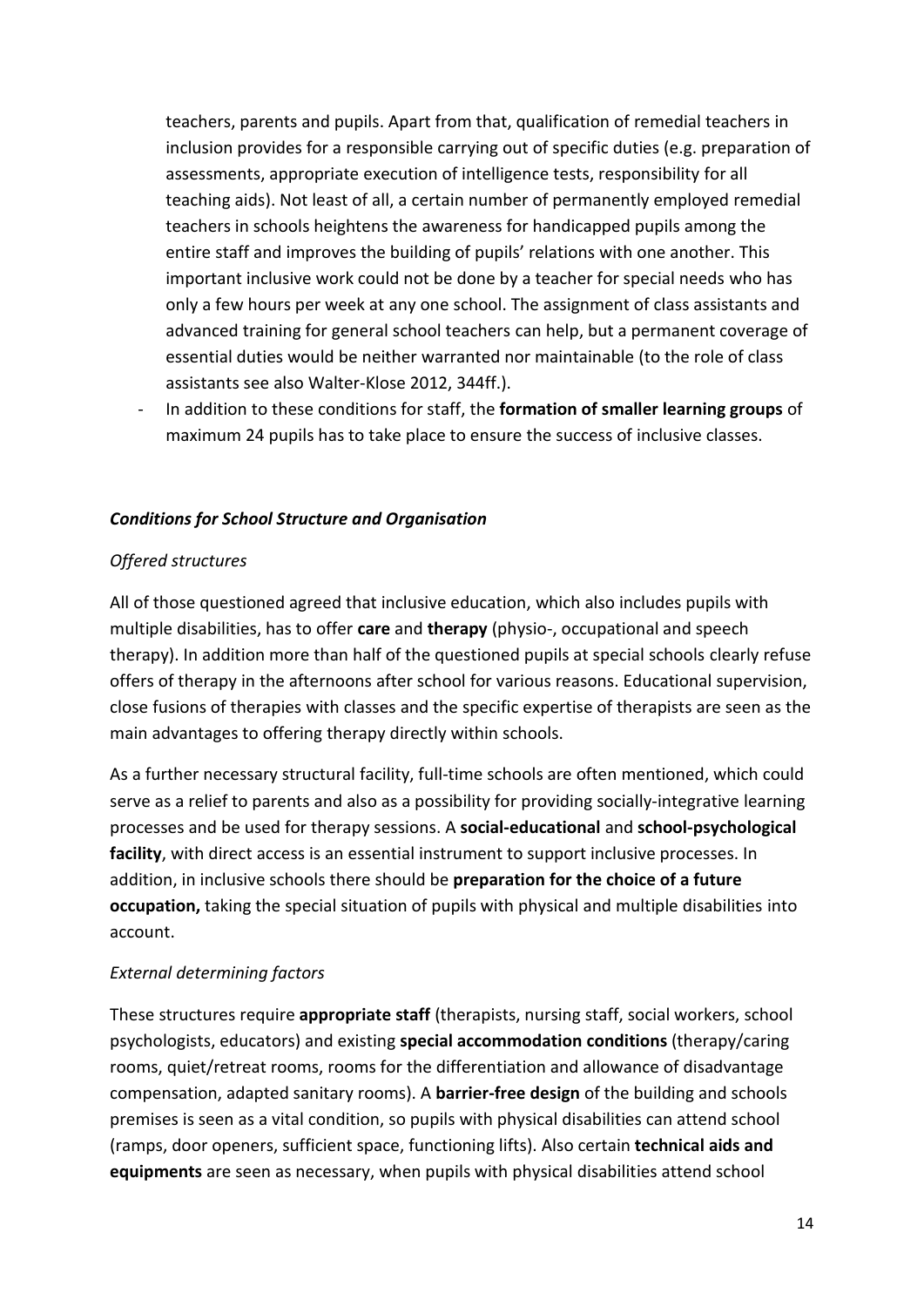(general aids such as desks, laptops etc., aid materials for class and the appropriate financial budget, which seems particularly necessary at the beginning of inclusion).

## *Communicative and Cooperative Processes and Structures*

Throughout all the questioned groups it emerges that academic inclusion requires additional accord and organisation. Therefore, it is crucial to have communicative and cooperative processes and structures, which support the flow of information to avoid pupils with disabilities having trouble in explaining problems. To ensure this, it is essential that the teams function and cooperate well interdisciplinarily, which can be supported by further internal and external training. Furthermore, an altered and temporally intensified cooperation with parents, who are to be considered experts with regard to their children and need to be taken seriously, is essential and proven by examples of "changers".

Not only the combination of the single conditions but also in terms of a well-conceived design of inclusive processes, a clear concept for academic inclusion is required, in which the schools conditions, structures, processes and targets are firmly anchored. Previous to admitting pupils with disabilities it is essential, to achieve a conceptual agreement which is to be continuously developed. In this process the respective headmasters have a particular responsibility.

Schools and parents alone cannot realize these processes in the best possible way. The support of extracurricular structures is important, which are named on the last level and fall in the area of educational policy.

# *Extracurricular Conditions*

Many parents were highly unsatisfied with the existing counselling structures and also with their contents. The results show that a neutral, independent and localized counselling system, especially on questions regarding school location choice, is to be established.

It was noted by many questioned, that a lack of inclusive secondary schools illustrates a deplorable truth, which has made a free choice of school location for pupils with physical disabilities harder, or, in the last few years, even impossible.

Just as critically, it is pointed out that in a general school teacher's training, until now in spite of varied advice, one is not obliged to deal with questions regarding disability and adequately modified teaching methods. According to many questioned the addition of such contents in teacher training represents an essential condition for academic inclusion. However, the specialist requirements for teachers of children with special needs within joint lessons must be taken into consideration.

In this context, structural involvement of supporting teachers at general schools has to be clarified. The current situation of special schools delegating remedial teachers is highly unsatisfactory, doesn't motivate teachers to work in an inclusive school and overall doesn't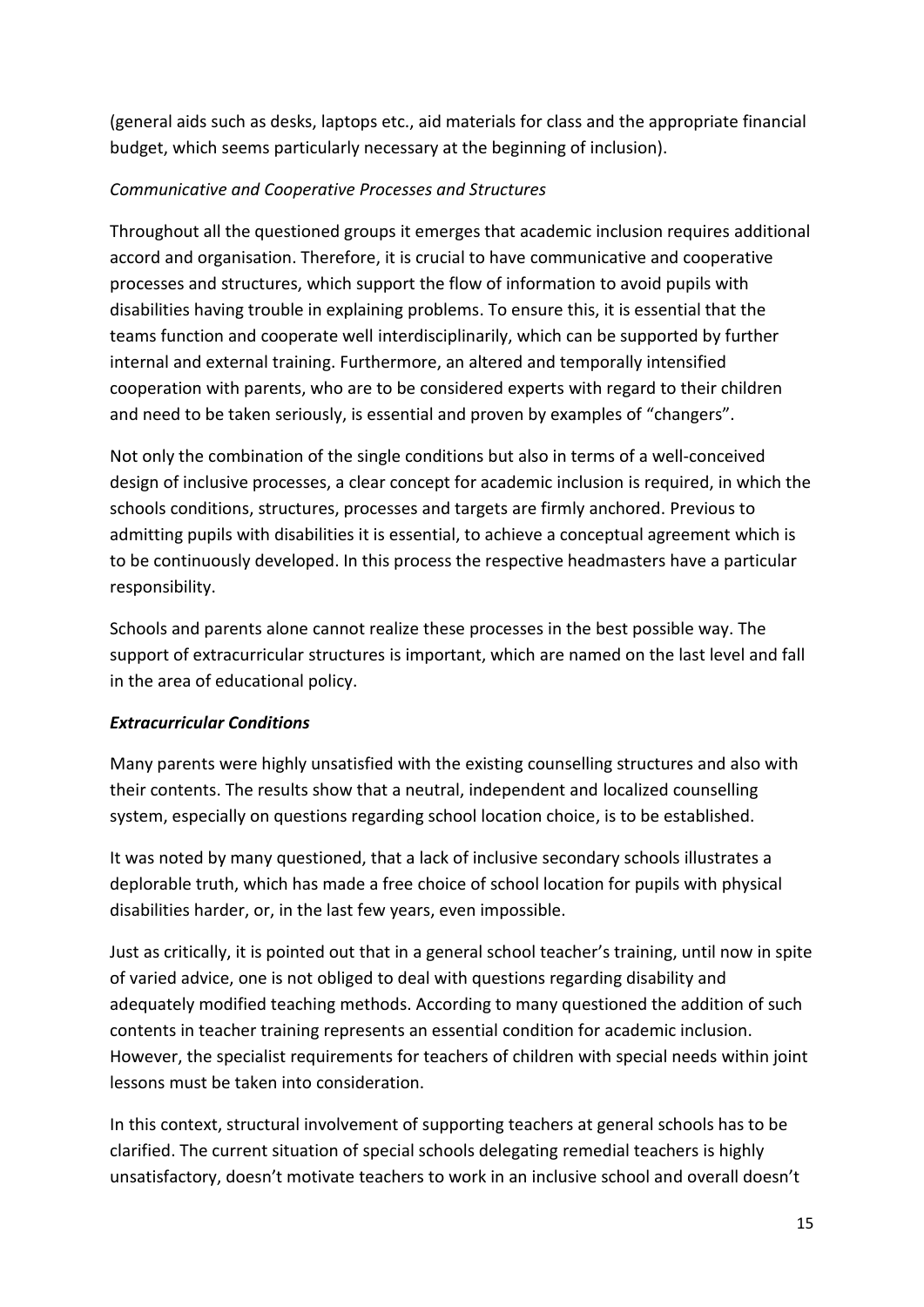create a positive basis for cooperative work between integrative/inclusive schools and special schools.

It is repeatedly mentioned that the current ambiguous educational political situation is causing insecurity to all involved and schools are enrolling, or having to enrol, pupils with special needs without being able to be fully prepared. In this context many of the questioned and interviewed address their concerns that an academic inclusion which is unstructured, prescribed, non-expert and not financially secured could lead to loss of quality and with that the creation of an educational situation which is neither pedagogical nor definable as best possible according to the terms of the UN-Convention.

In addition to this international experience, evaluated during analysis of literature, indicates that necessary technical aids could not be purchased if it was unclear whether the educational or health system were to meet the costs (Walter-Klose 2012, 366f.). Distinct regulations seem necessary so that if there is doubt as to who is responsible for meeting costs in order to ensure that a pupil receives the necessary aids immediately and permanently.

## **4.5 Perspectives of Implementing Inclusive Classes**

Based on the results of the qualitative studies, it was not only generally asked, whether the questioned teachers in general schools could imagine admitting pupils with physical disabilities. Rather they were asked about their willingness to teach different groups of pupils. The questionnaires entailed three constructed groups of pupils:

- Pupil A: *Requires a wheelchair and has no further disabilities.*
- Pupil B: *Also requires a wheelchair and additionally has a heightened need for care (when going to the toilet, speech is hard to understand, uses a speech computer).*
- Pupil C: *Requires a wheelchair and additionally has a mental disability*

This construction provides an aid, as people have different ideas about individual disabilities, on the other hand within this study the pupils' heterogeneity should be illustrated through basic means. In group C pupils with more complex disabilities should be described.

85% of 778 parents from general schools could imagine that pupil A could attend the class of their own child, for pupil B it was 52% and for pupil C it was still 25%. However, 75% of the parents questioned rejected this last option.

Teachers at general and integrative schools were also asked which of the three described groups of pupils they could imagine in their own classes. Hereby it was differentiated between teachers from a general school who have had experience in joint lessons or teachers without.

The following diagram shows the distribution: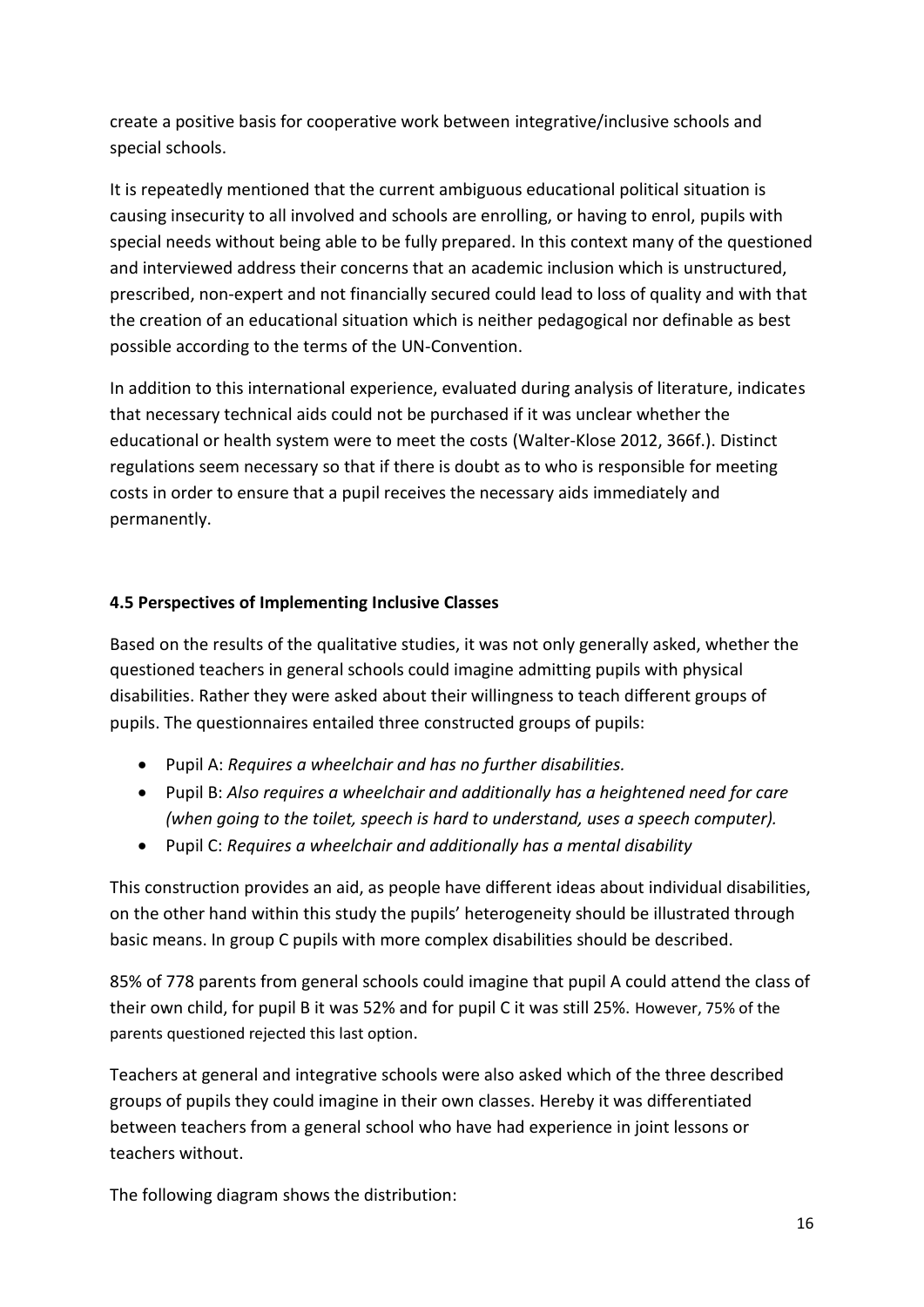

**Picture 4: Percentage of 370 Teachers', who welcome an Admittance of Pupils A, B, C in their Classes**

Here it is to be pointed out, that the willingness of admittance or the positive assessment of a possibility for inclusive classes turns out to be considerably more positive, the more positive experiences in inclusive learning situations were gathered. This especially applies to teachers from the integrative/inclusive schools taking part. Although they tend to be more experienced and secure in creating inclusive teaching and living conditions, teachers at integrative/inclusive schools also tend to be more sceptical regarding pupil group C. This evaluation is additionally affirmed, as 46% of teachers from integrative/inclusive schools were pro keeping special schools, as they are momentarily 'important to some pupils'.

Finally all participants were asked how rapidly the process of academic inclusion should be proceeded with. It clearly shows that hardly any questioned group desired an instant realisation (apart from 17.5% of parents from integrative/inclusive schools and 13.1% from special schools), larger groups agree to not making any rash decisions and 28% of parents from general schools together with 29% of parents from integrative/inclusive schools wish for an implementation over the next two to three years. 39% of teachers for children with special needs and 24% of employees at special schools would welcome a time span of ten years. Overall, teachers and parents from integrative/inclusive schools desire a more rapid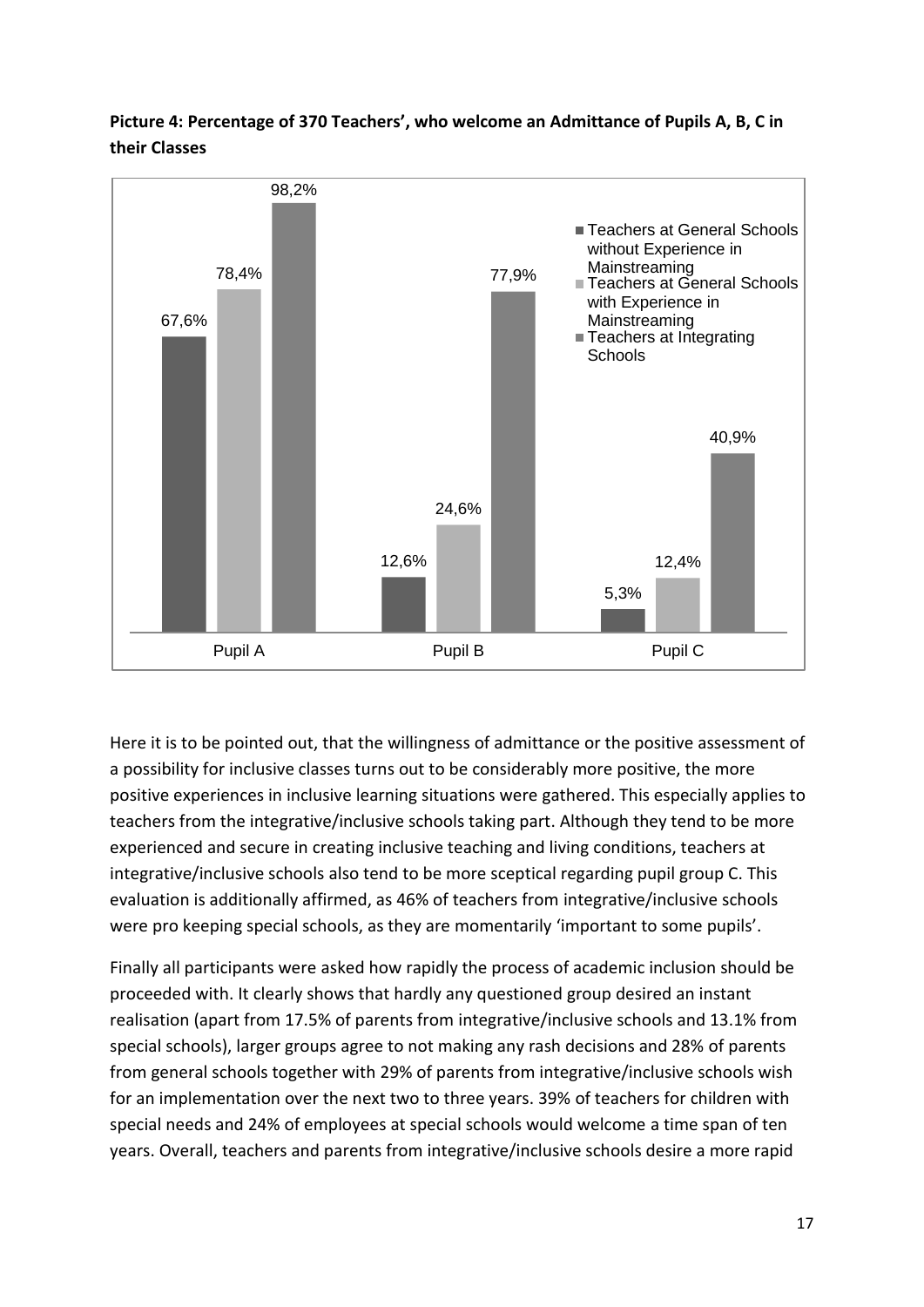development of inclusive school structures than parents and teachers from general schools and in particular parents, teachers and employees from special schools.

Independent of the question of time frame, all the groups questioned, without exception, linked the willingness to develop inclusive school structures to concrete, nameable conditions, which were illustrated in this summary. Here the example of integrative/inclusive schools proves that it requires these conditions to make academic inclusion more of a lifeenhancing experience to all participants. Within the scope of the research project short-, middle- and long-term options and recommendations were developed for creating inclusive school development processes which are illustrated in detail in the research report.

#### **5. Discussion and Conclusions**

This study allows differentiated statements towards the inclusion of pupils with physical and multiple disabilities which, until now, weren't possible due to lack of empirical findings. On the one hand it becomes clear, that high quality inclusive learning conditions are also desired for multiply disabled pupils, in which necessary, complex conditions are illustrated in this article. On the other hand, it also becomes clear that the conditions need to be continually newly organised and reflected on. The endeavours for inclusion should be seen in this context as a dynamic process. Furthermore in our studies, it becomes clear that within the scope of inclusive classes the specification of the children and teenagers' specific needs is necessary, if high-quality inclusion is to be realised. It is to be assumed, that this also counts for other groups of pupils who require specific aid conditions for learning and participation. In conclusion the contents of this study show that the work of special schools for physically disabled children is highly appreciated by the parents, simultaneously, however, they are very interested in moving inclusive school structures forward which can also benefit pupils with multiple disabilities.